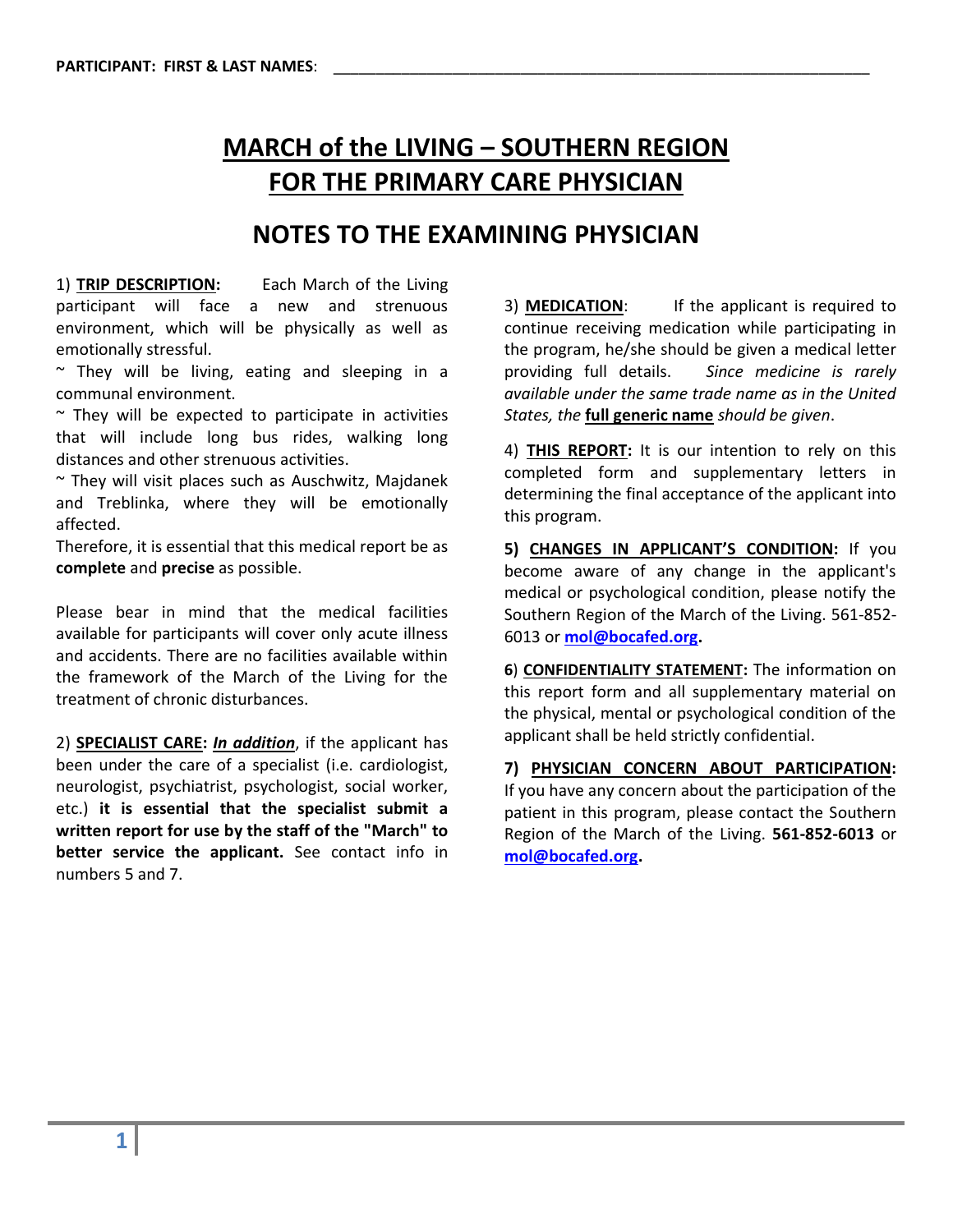## PHYSICAL EXAMINATION

(To Be Completed by a Licensed Physician)

|                            | <b>Normal</b> | <b>Abnormal</b> | <b>Describe Abnormality</b> |
|----------------------------|---------------|-----------------|-----------------------------|
| <b>HEIGHT</b>              |               |                 |                             |
| WEIGHT                     |               |                 |                             |
| <b>BLOOD PRESSURE</b>      |               |                 |                             |
| <b>ALLERGIES</b>           |               |                 |                             |
| <b>DRUG ALLERGIES</b>      | ____          |                 |                             |
| <b>Special Diets</b>       |               |                 |                             |
| <b>General Build</b>       |               |                 |                             |
| Head                       |               |                 |                             |
| Ears                       |               |                 |                             |
| Eyes                       |               |                 |                             |
| Nose                       |               |                 |                             |
| Throat                     |               |                 |                             |
| <b>Neck</b>                |               |                 |                             |
| Chest. Lungs               |               |                 |                             |
| Heart                      |               |                 |                             |
| Abdomen                    |               |                 |                             |
| Hernia                     |               |                 |                             |
| G.I. System                |               |                 |                             |
| Extremities                |               |                 |                             |
| Spine                      |               |                 |                             |
| Skin, Lymphatic's          |               |                 |                             |
| Tanner Development         |               |                 |                             |
| Nervous System             |               |                 |                             |
| Mental/Psychological State |               |                 |                             |
|                            |               |                 |                             |